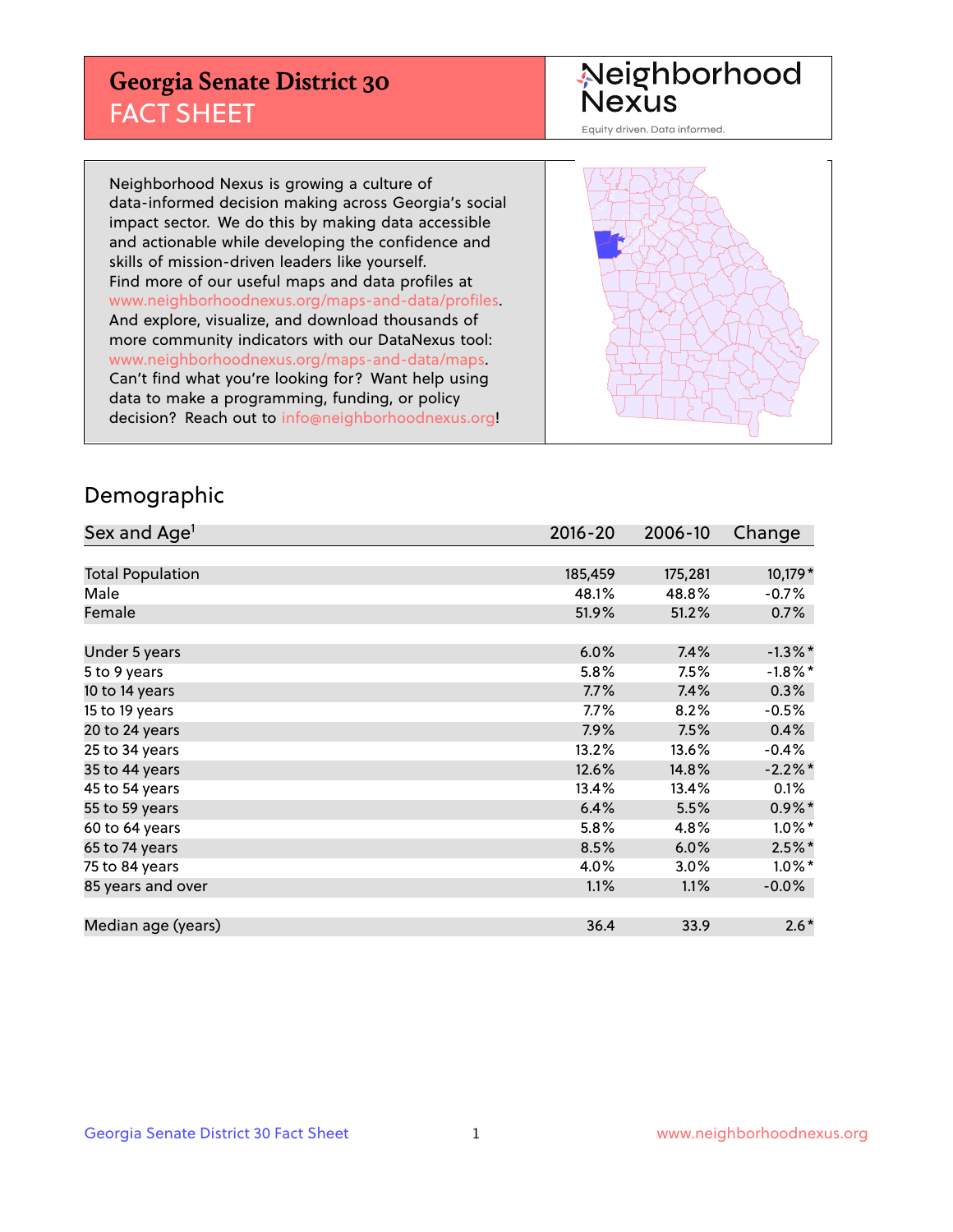## Demographic, continued...

| Race <sup>2</sup>                                            | $2016 - 20$ | 2006-10 | Change      |
|--------------------------------------------------------------|-------------|---------|-------------|
| <b>Total population</b>                                      | 185,459     | 175,281 | 10,179 *    |
| One race                                                     | 97.0%       | 98.4%   | $-1.4\%$ *  |
| White                                                        | 72.4%       | 77.3%   | $-4.9\%$ *  |
| <b>Black or African American</b>                             | 21.1%       | 18.6%   | $2.5%$ *    |
| American Indian and Alaska Native                            | 0.5%        | 0.2%    | 0.3%        |
| Asian                                                        | 1.0%        | 0.9%    | 0.1%        |
| Native Hawaiian and Other Pacific Islander                   | 0.0%        | 0.0%    | 0.0%        |
| Some other race                                              | 1.9%        | 1.5%    | 0.5%        |
| Two or more races                                            | 3.0%        | 1.6%    | $1.4\%$ *   |
| Race alone or in combination with other race(s) <sup>3</sup> | $2016 - 20$ | 2006-10 | Change      |
| Total population                                             | 185,459     | 175,281 | 10,179 *    |
| White                                                        | 75.1%       | 78.6%   | $-3.5%$ *   |
| <b>Black or African American</b>                             | 22.4%       | 19.5%   | $2.9\%$ *   |
| American Indian and Alaska Native                            | 1.2%        | 0.8%    | 0.4%        |
| Asian                                                        | 1.5%        | 1.0%    | 0.4%        |
| Native Hawaiian and Other Pacific Islander                   | 0.1%        | 0.0%    | 0.1%        |
| Some other race                                              | 3.0%        | 1.7%    | $1.3\%$ *   |
| Hispanic or Latino and Race <sup>4</sup>                     | $2016 - 20$ | 2006-10 | Change      |
| <b>Total population</b>                                      | 185,459     | 175,281 | 10,179 *    |
| Hispanic or Latino (of any race)                             | 5.7%        | 4.8%    | 0.9%        |
| Not Hispanic or Latino                                       | 94.3%       | 95.2%   | $-0.9\%$ *  |
| White alone                                                  | 69.1%       | 74.0%   | $-5.0\%$ *  |
| <b>Black or African American alone</b>                       | 20.9%       | 18.4%   | $2.4\%$ *   |
| American Indian and Alaska Native alone                      | 0.3%        | 0.2%    | 0.1%        |
| Asian alone                                                  | 1.0%        | 0.8%    | 0.2%        |
| Native Hawaiian and Other Pacific Islander alone             | 0.0%        | 0.0%    | 0.0%        |
| Some other race alone                                        | 0.9%        | 0.3%    | $0.7\%$ *   |
| Two or more races                                            | 2.1%        | 1.4%    | $0.7\%$ *   |
| U.S. Citizenship Status <sup>5</sup>                         | $2016 - 20$ | 2006-10 | Change      |
| Foreign-born population                                      | 7,739       | 7,287   | 452         |
| Naturalized U.S. citizen                                     | 41.1%       | 29.2%   | $11.8\%$ *  |
| Not a U.S. citizen                                           | 58.9%       | 70.8%   | $-11.8\%$ * |
|                                                              |             |         |             |
| Citizen, Voting Age Population <sup>6</sup>                  | $2016 - 20$ | 2006-10 | Change      |
| Citizen, 18 and over population                              | 137,300     | 123,677 | 13,623*     |
| Male                                                         | 47.4%       | 47.9%   | $-0.5%$     |
| Female                                                       | 52.6%       | 52.1%   | 0.5%        |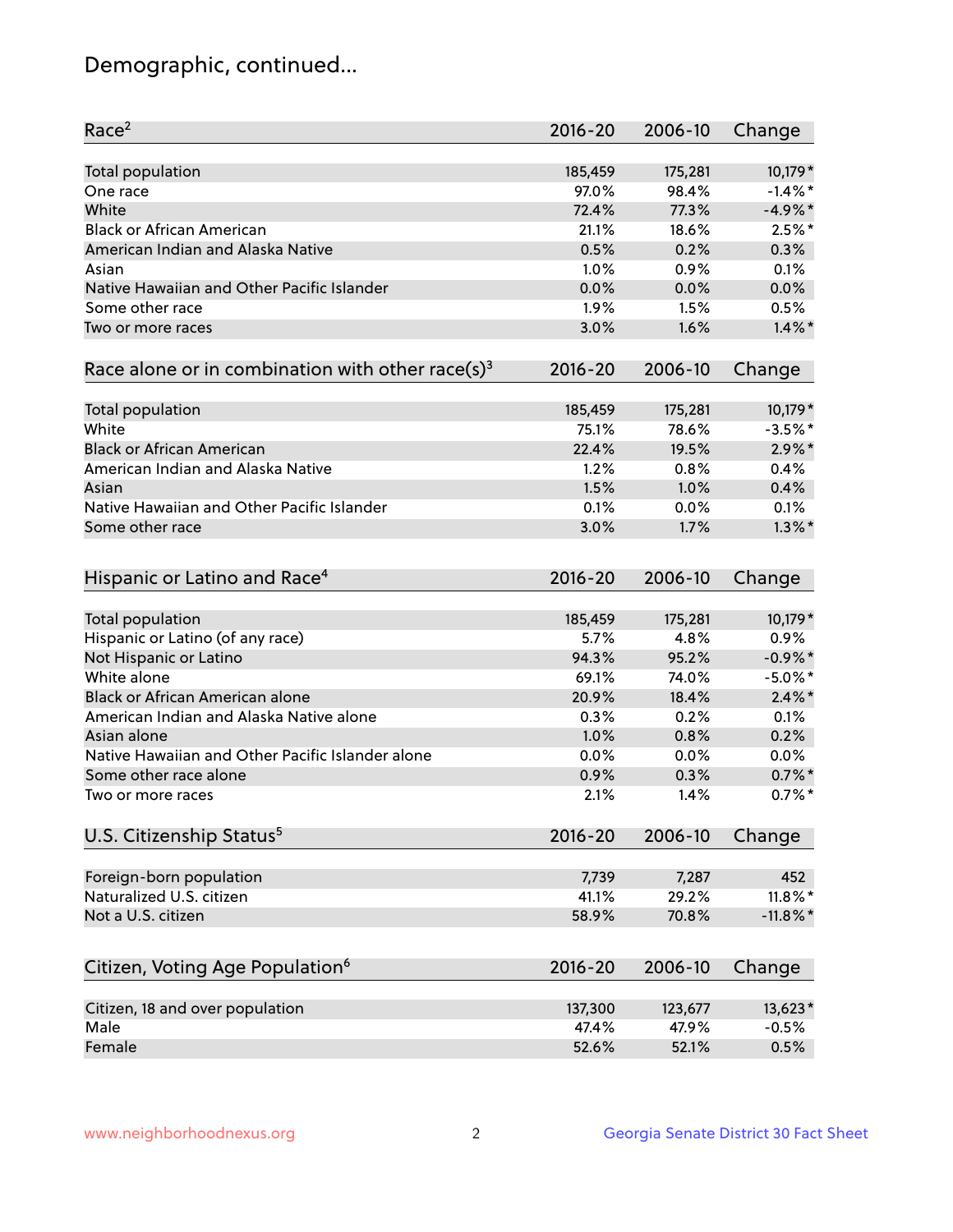#### Economic

| Income <sup>7</sup>                                 | $2016 - 20$ | 2006-10 | Change     |
|-----------------------------------------------------|-------------|---------|------------|
|                                                     |             |         |            |
| All households                                      | 66,458      | 62,731  | $3,727*$   |
| Less than \$10,000                                  | 6.4%        | 9.1%    | $-2.6\%$ * |
| \$10,000 to \$14,999                                | 3.9%        | 5.8%    | $-1.9%$ *  |
| \$15,000 to \$24,999                                | 9.0%        | 11.3%   | $-2.2%$ *  |
| \$25,000 to \$34,999                                | 9.3%        | 11.2%   | $-1.8\%$ * |
| \$35,000 to \$49,999                                | 13.8%       | 15.8%   | $-1.9%$ *  |
| \$50,000 to \$74,999                                | 19.0%       | 20.4%   | $-1.4%$    |
| \$75,000 to \$99,999                                | 14.3%       | 13.0%   | 1.4%       |
| \$100,000 to \$149,999                              | 15.5%       | 9.7%    | $5.8\%$ *  |
| \$150,000 to \$199,999                              | 5.5%        | 2.3%    | $3.2\%$ *  |
| \$200,000 or more                                   | 3.1%        | 1.5%    | $1.5\%$ *  |
| Median household income (dollars)                   | 59,923      | 46,845  | 13,077*    |
| Mean household income (dollars)                     | 72,957      | 56,821  | 16,137*    |
| With earnings                                       | 77.4%       | 80.9%   | $-3.5%$ *  |
| Mean earnings (dollars)                             | 74,136      | 58,475  | 15,661*    |
| <b>With Social Security</b>                         | 32.6%       | 26.6%   | $6.0\%$ *  |
| Mean Social Security income (dollars)               | 19,242      | 14,751  | 4,490*     |
| With retirement income                              | 18.8%       | 14.1%   | 4.7%*      |
| Mean retirement income (dollars)                    | 24,738      | 17,265  | $7,473*$   |
| With Supplemental Security Income                   | 6.3%        | 4.6%    | $1.6\%$ *  |
| Mean Supplemental Security Income (dollars)         | 9,784       | 8,097   | 1,687*     |
| With cash public assistance income                  | 2.2%        | 2.0%    | 0.2%       |
| Mean cash public assistance income (dollars)        | 1,705       | 2,712   | $-1,008*$  |
| With Food Stamp/SNAP benefits in the past 12 months | 13.7%       | 11.9%   | $1.8\%$ *  |
|                                                     |             |         |            |
| Families                                            | 48,529      | 45,654  | 2,874*     |
| Less than \$10,000                                  | 3.6%        | 6.0%    | $-2.3\%$ * |
| \$10,000 to \$14,999                                | 2.9%        | 4.0%    | $-1.1%$    |
| \$15,000 to \$24,999                                | 6.0%        | 9.2%    | $-3.3\%$ * |
| \$25,000 to \$34,999                                | 8.5%        | 10.7%   | $-2.2%$ *  |
| \$35,000 to \$49,999                                | 13.3%       | 16.2%   | $-2.9\%$ * |
| \$50,000 to \$74,999                                | 20.1%       | 22.1%   | $-2.1%$    |
| \$75,000 to \$99,999                                | 16.4%       | 15.4%   | 1.0%       |
| \$100,000 to \$149,999                              | 18.8%       | 11.7%   | $7.1\%$ *  |
| \$150,000 to \$199,999                              | 6.8%        | 2.7%    | 4.0%*      |
| \$200,000 or more                                   | 3.7%        | 1.9%    | $1.8\%$ *  |
| Median family income (dollars)                      | 69,712      | 53,925  | 15,787*    |
| Mean family income (dollars)                        | 82,170      | 63,478  | 18,692*    |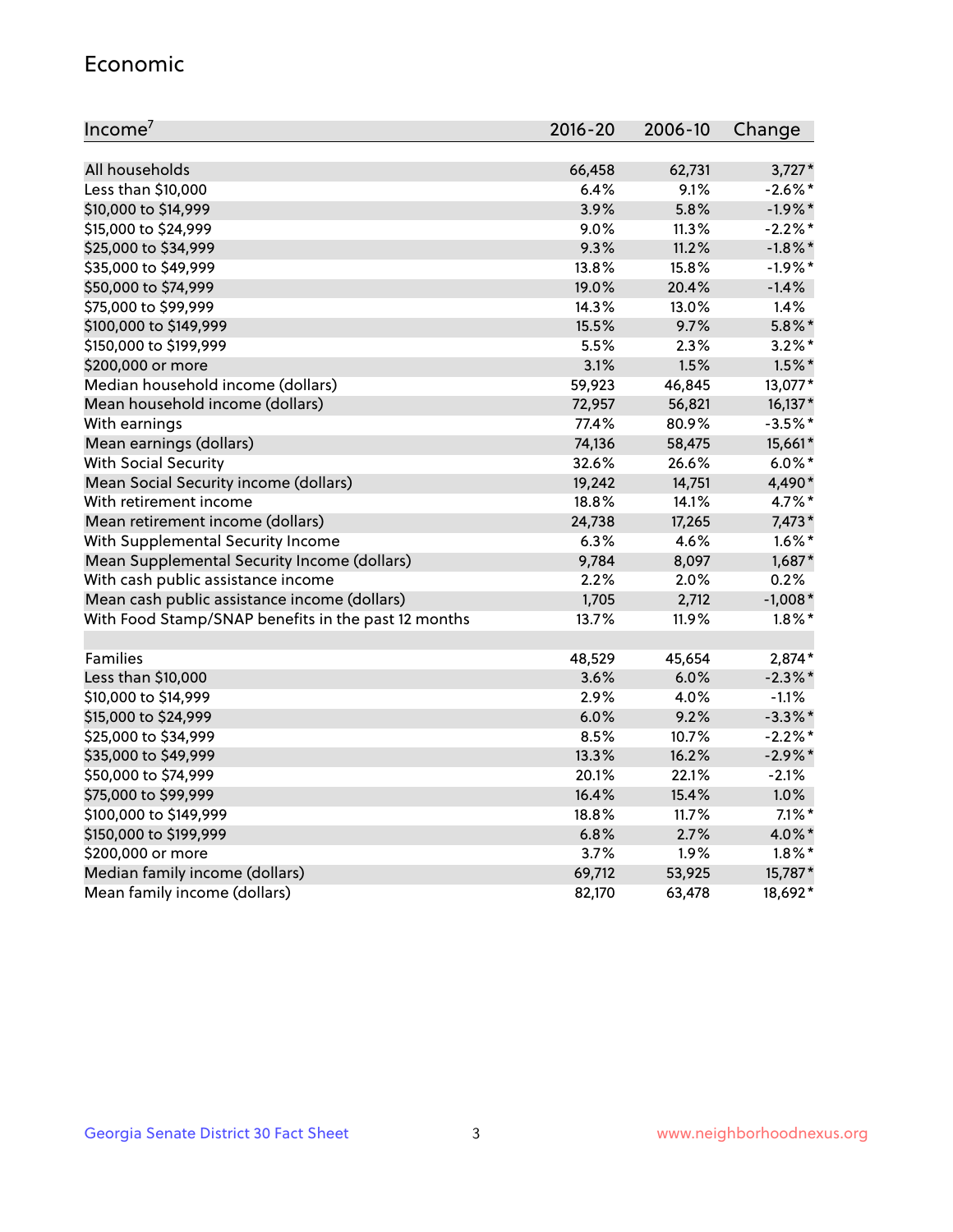## Economic, continued...

| Income, continued <sup>8</sup>                           | $2016 - 20$ | 2006-10 | Change      |
|----------------------------------------------------------|-------------|---------|-------------|
|                                                          |             |         |             |
| Nonfamily households                                     | 17,929      | 17,076  | 853         |
| Median nonfamily income (dollars)                        | 33,499      | 26,148  | $7,352*$    |
| Mean nonfamily income (dollars)                          | 41,327      | 35,451  | 5,877*      |
|                                                          |             |         |             |
| Median earnings for workers (dollars)                    | 33,204      | 27,339  | 5,865*      |
| Median earnings for male full-time, year-round workers   | 48,567      | 42,776  | 5,791*      |
| (dollars)                                                |             |         |             |
| Median earnings for female full-time, year-round workers | 38,831      | 33,478  | $5,353*$    |
| (dollars)                                                |             |         |             |
|                                                          |             |         |             |
| Per capita income (dollars)                              | 26,938      | 20,590  | $6,348*$    |
|                                                          |             |         |             |
|                                                          | $2016 - 20$ | 2006-10 |             |
| Families and People Below Poverty Level <sup>9</sup>     |             |         | Change      |
| <b>All families</b>                                      | 10.5%       | 12.4%   | $-1.9%$ *   |
| With related children under 18 years                     | 16.4%       | 17.3%   | $-0.9%$     |
| With related children under 5 years only                 | 17.8%       | 18.7%   | $-0.8%$     |
| Married couple families                                  | 5.5%        | 6.2%    | $-0.7%$     |
| With related children under 18 years                     | 8.4%        | 7.9%    | 0.5%        |
| With related children under 5 years only                 | 3.0%        | 9.2%    | $-6.2%$     |
| Families with female householder, no husband present     | 23.5%       | 35.3%   | $-11.7\%$ * |
| With related children under 18 years                     | 33.2%       | 39.7%   | $-6.5%$     |
|                                                          | 44.0%       | 46.6%   | $-2.6%$     |
| With related children under 5 years only                 |             |         |             |
| All people                                               | 14.2%       | 16.7%   | $-2.5%$ *   |
| Under 18 years                                           | 20.1%       | 20.0%   | 0.1%        |
| Related children under 18 years                          | 19.9%       | 19.7%   | 0.2%        |
| Related children under 5 years                           | 26.4%       | 22.5%   | 3.8%        |
| Related children 5 to 17 years                           | 17.6%       | 18.6%   | $-0.9%$     |
| 18 years and over                                        | 12.4%       | 15.5%   | $-3.2\%$ *  |
| 18 to 64 years                                           | 12.9%       | 15.6%   | $-2.8\%$ *  |
| 65 years and over                                        | 10.0%       | 14.8%   | $-4.8%$     |
| People in families                                       | 11.8%       | 13.4%   | $-1.6%$     |
| Unrelated individuals 15 years and over                  | 27.2%       | 35.7%   | $-8.5%$ *   |
|                                                          |             |         |             |
| Non-Hispanic white people                                | 11.9%       | 13.8%   | $-1.8%$     |
| Black or African-American people                         | 17.1%       | 23.2%   | $-6.1\%$ *  |
| Asian people                                             | 21.7%       | 23.2%   | $-1.5%$     |
| Hispanic or Latino people                                | 26.3%       | 31.7%   | $-5.4%$     |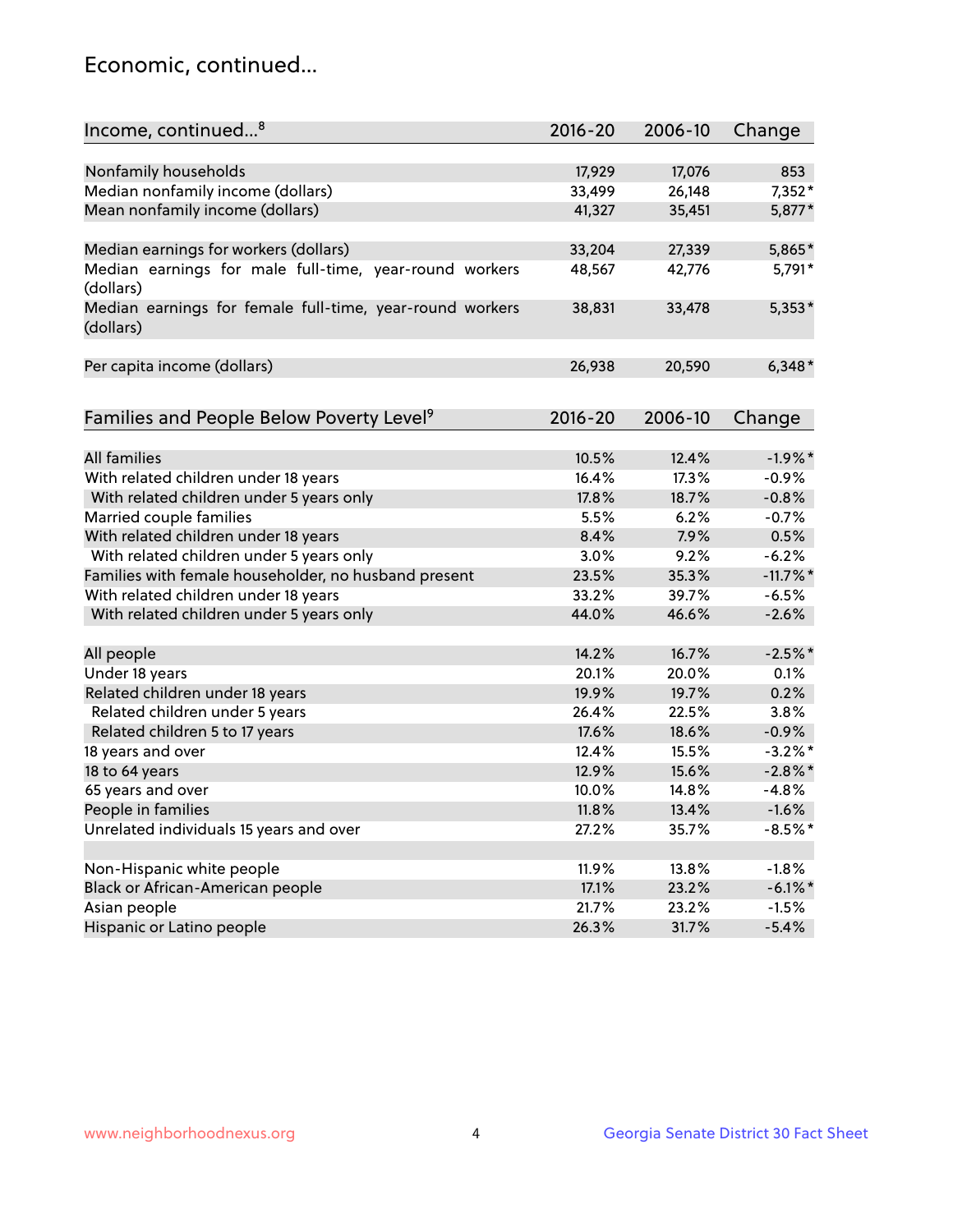## Employment

| Employment Status <sup>10</sup>                                                               | $2016 - 20$ | 2006-10 | Change     |
|-----------------------------------------------------------------------------------------------|-------------|---------|------------|
|                                                                                               |             |         |            |
| Population 16 years and over                                                                  | 146,999     | 133,751 | 13,248*    |
| In labor force                                                                                | 62.5%       | 64.5%   | $-2.1\%$ * |
| Civilian labor force                                                                          | 62.4%       | 64.4%   | $-2.0\%$ * |
| Employed                                                                                      | 58.6%       | 57.2%   | 1.4%       |
| Unemployed                                                                                    | 3.8%        | 7.2%    | $-3.4\%$ * |
| <b>Armed Forces</b>                                                                           | 0.1%        | 0.1%    | $-0.0%$    |
| Not in labor force                                                                            | 37.5%       | 35.5%   | $2.1\%$ *  |
| Civilian labor force                                                                          | 91,717      | 86,161  | 5,556*     |
| <b>Unemployment Rate</b>                                                                      | 6.1%        | 11.2%   | $-5.1\%$ * |
|                                                                                               |             |         |            |
| Females 16 years and over                                                                     | 77,042      | 69,585  | $7,457*$   |
| In labor force                                                                                | 58.4%       | 58.5%   | $-0.0%$    |
| Civilian labor force                                                                          | 58.4%       | 58.5%   | $-0.1%$    |
| Employed                                                                                      | 54.9%       | 51.9%   | $2.9\%$ *  |
| Own children of the householder under 6 years                                                 | 12,964      | 14,668  | $-1,704*$  |
| All parents in family in labor force                                                          | 69.8%       | 65.1%   | 4.7%       |
|                                                                                               |             |         |            |
| Own children of the householder 6 to 17 years                                                 | 28,250      | 29,167  | $-917$     |
| All parents in family in labor force                                                          | 72.8%       | 71.8%   | 1.0%       |
|                                                                                               |             |         |            |
| Industry <sup>11</sup>                                                                        | $2016 - 20$ | 2006-10 | Change     |
|                                                                                               |             |         |            |
| Civilian employed population 16 years and over                                                | 86,118      | 76,510  | $9,608*$   |
| Agriculture, forestry, fishing and hunting, and mining                                        | 0.8%        | 0.8%    | $0.0\%$    |
| Construction                                                                                  | 7.8%        | 10.0%   | $-2.2\%$ * |
| Manufacturing<br>Wholesale trade                                                              | 17.8%       | 14.7%   | $3.1\%$ *  |
|                                                                                               | 3.5%        | 4.8%    | $-1.4\%$ * |
| Retail trade                                                                                  | 10.7%       | 12.0%   | $-1.3\%$ * |
| Transportation and warehousing, and utilities                                                 | 7.1%        | 6.7%    | 0.4%       |
| Information                                                                                   | 1.5%        | 1.8%    | $-0.3%$    |
| Finance and insurance, and real estate and rental and leasing                                 | 3.9%        | 5.3%    | $-1.4\%$ * |
| Professional, scientific, and management, and administrative<br>and waste management services | 8.9%        | 7.1%    | $1.8\%$ *  |
| Educational services, and health care and social assistance                                   | 21.7%       | 19.3%   | $2.4\%$ *  |
| Arts, entertainment, and recreation, and accommodation and                                    | 7.5%        | 8.3%    | $-0.9%$    |
| food services                                                                                 |             |         |            |
| Other services, except public administration                                                  | 4.7%        | 4.9%    | $-0.3%$    |
| Public administration                                                                         | 4.2%        | 4.3%    | $-0.1%$    |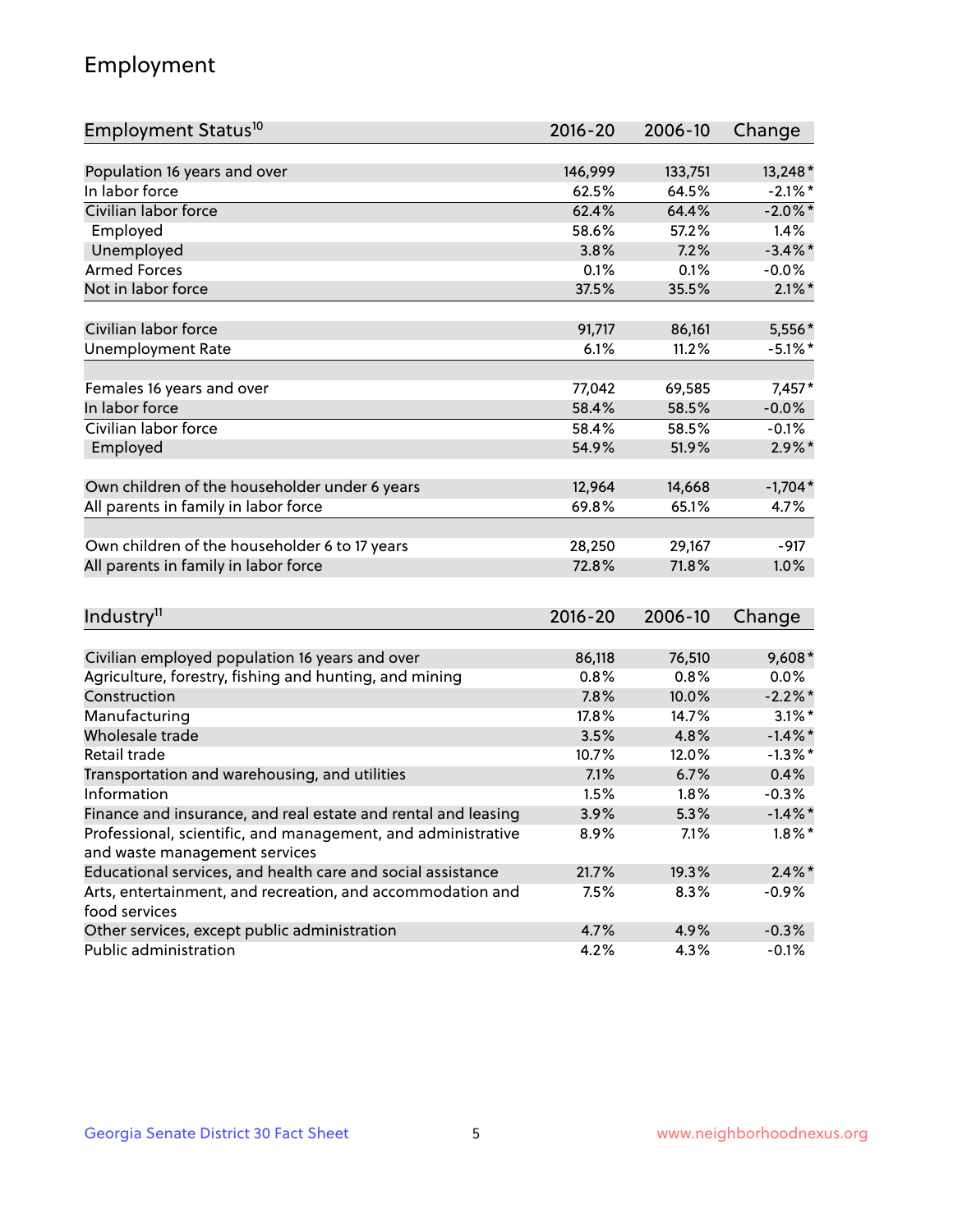## Employment, continued...

| Occupation <sup>12</sup>                                     | $2016 - 20$ | 2006-10 | Change     |
|--------------------------------------------------------------|-------------|---------|------------|
| Civilian employed population 16 years and over               | 86,118      | 76,510  | $9,608*$   |
| Management, business, science, and arts occupations          | 31.9%       | 28.6%   | $3.3\%$ *  |
| Service occupations                                          | 14.5%       | 15.7%   | $-1.2%$    |
| Sales and office occupations                                 | 22.6%       | 25.3%   | $-2.8\%$ * |
| Natural<br>resources,<br>and<br>construction,<br>maintenance | 11.0%       | 12.5%   | $-1.5%$    |
| occupations                                                  |             |         |            |
| Production, transportation, and material moving occupations  | 20.0%       | 17.9%   | $2.1\%$ *  |
| Class of Worker <sup>13</sup>                                | $2016 - 20$ | 2006-10 | Change     |
|                                                              |             |         |            |
| Civilian employed population 16 years and over               | 86,118      | 76,510  | $9,608*$   |
| Private wage and salary workers                              | 80.4%       | 78.2%   | 2.2%       |
| Government workers                                           | 14.3%       | 15.7%   | $-1.5%$    |
| Self-employed in own not incorporated business workers       | 5.1%        | 5.9%    | $-0.7%$    |
| Unpaid family workers                                        | 0.2%        | 0.2%    | 0.0%       |
| Job Flows <sup>14</sup>                                      | 2019        | 2010    | Change     |
|                                                              |             |         |            |
| Total Jobs in district                                       | 55,548      | 47,908  | 7,640      |
| Held by residents of district                                | 53.7%       | 53.2%   | 0.5%       |
| Held by non-residents of district                            | 46.3%       | 46.8%   | $-0.5%$    |
| Jobs by Industry Sector <sup>15</sup>                        | 2019        | 2010    | Change     |
|                                                              |             |         |            |
| Total Jobs in district                                       | 55,548      | 47,908  | 7,640      |
| Goods Producing sectors                                      | 27.7%       | 25.7%   | 2.0%       |
| Trade, Transportation, and Utilities sectors                 | 17.3%       | 17.8%   | $-0.4%$    |
| All Other Services sectors                                   | 54.9%       | 56.5%   | $-1.6%$    |
| Total Jobs in district held by district residents            | 29,823      | 25,478  | 4,345      |
| <b>Goods Producing sectors</b>                               | 30.0%       | 26.7%   | 3.3%       |
| Trade, Transportation, and Utilities sectors                 | 12.1%       | 12.0%   | 0.0%       |
| All Other Services sectors                                   | 57.9%       | 61.3%   | $-3.3%$    |
|                                                              |             |         |            |
| Jobs by Earnings <sup>16</sup>                               | 2019        | 2010    | Change     |
| Total Jobs in district                                       |             |         |            |
|                                                              | 55,548      | 47,908  | 7,640      |
| Jobs with earnings \$1250/month or less                      | 23.7%       | 25.9%   | $-2.2%$    |
| Jobs with earnings \$1251/month to \$3333/month              | 35.1%       | 45.0%   | $-9.8%$    |
| Jobs with earnings greater than \$3333/month                 | 41.2%       | 29.1%   | 12.0%      |
| Total Jobs in district held by district residents            | 29,823      | 25,478  | 4,345      |
| Jobs with earnings \$1250/month or less                      | 21.6%       | 25.1%   | $-3.5%$    |
| Jobs with earnings \$1251/month to \$3333/month              | 36.2%       | 44.6%   | $-8.4%$    |
| Jobs with earnings greater than \$3333/month                 | 42.2%       | 30.3%   | 11.9%      |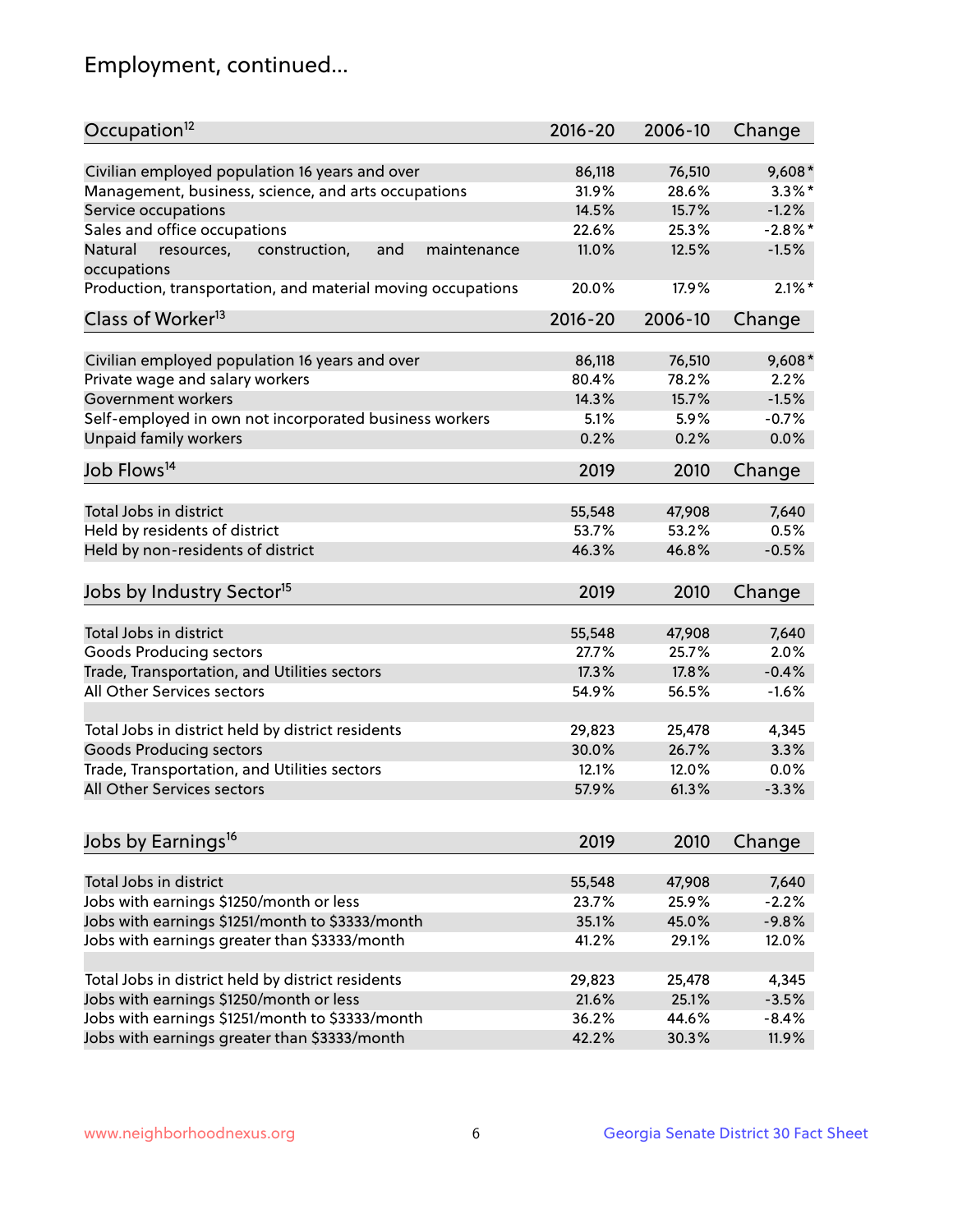## Employment, continued...

| Jobs by Age of Worker <sup>17</sup>               | 2019   | 2010   | Change  |
|---------------------------------------------------|--------|--------|---------|
|                                                   |        |        |         |
| Total Jobs in district                            | 55,548 | 47,908 | 7,640   |
| Jobs with workers age 29 or younger               | 26.6%  | 24.1%  | 2.5%    |
| Jobs with workers age 30 to 54                    | 53.3%  | 58.6%  | $-5.3%$ |
| Jobs with workers age 55 or older                 | 20.0%  | 17.2%  | 2.8%    |
|                                                   |        |        |         |
| Total Jobs in district held by district residents | 29,823 | 25,478 | 4,345   |
| Jobs with workers age 29 or younger               | 25.8%  | 22.8%  | 2.9%    |
| Jobs with workers age 30 to 54                    | 54.1%  | 58.8%  | $-4.8%$ |
| Jobs with workers age 55 or older                 | 20.2%  | 18.4%  | 1.8%    |
|                                                   |        |        |         |

#### Education

| School Enrollment <sup>18</sup>                | $2016 - 20$ | 2006-10 | Change     |
|------------------------------------------------|-------------|---------|------------|
|                                                |             |         |            |
| Population 3 years and over enrolled in school | 49,878      | 49,828  | 49         |
| Nursery school, preschool                      | 6.6%        | 6.3%    | 0.3%       |
| Kindergarten                                   | 4.5%        | 5.4%    | $-0.9%$    |
| Elementary school (grades 1-8)                 | 40.6%       | 42.1%   | $-1.6%$    |
| High school (grades 9-12)                      | 21.8%       | 21.8%   | $-0.0%$    |
| College or graduate school                     | 26.5%       | 24.3%   | 2.1%       |
| Educational Attainment <sup>19</sup>           | $2016 - 20$ | 2006-10 | Change     |
|                                                |             |         |            |
| Population 25 years and over                   | 120,581     | 108,797 | 11,784*    |
| Less than 9th grade                            | 4.1%        | 7.2%    | $-3.0\%$ * |
| 9th to 12th grade, no diploma                  | 10.2%       | 14.4%   | $-4.2%$ *  |
| High school graduate (includes equivalency)    | 33.9%       | 35.5%   | $-1.6\%$ * |
| Some college, no degree                        | 22.9%       | 20.1%   | $2.8\%$ *  |
| Associate's degree                             | 6.6%        | 5.5%    | $1.1\%$ *  |
| Bachelor's degree                              | 14.4%       | 11.3%   | $3.1\%$ *  |
| Graduate or professional degree                | 8.0%        | 6.0%    | $1.9\%$ *  |
|                                                |             |         |            |
| Percent high school graduate or higher         | 85.6%       | 78.4%   | $7.3\%$ *  |
| Percent bachelor's degree or higher            | 22.3%       | 17.3%   | $5.0\%$ *  |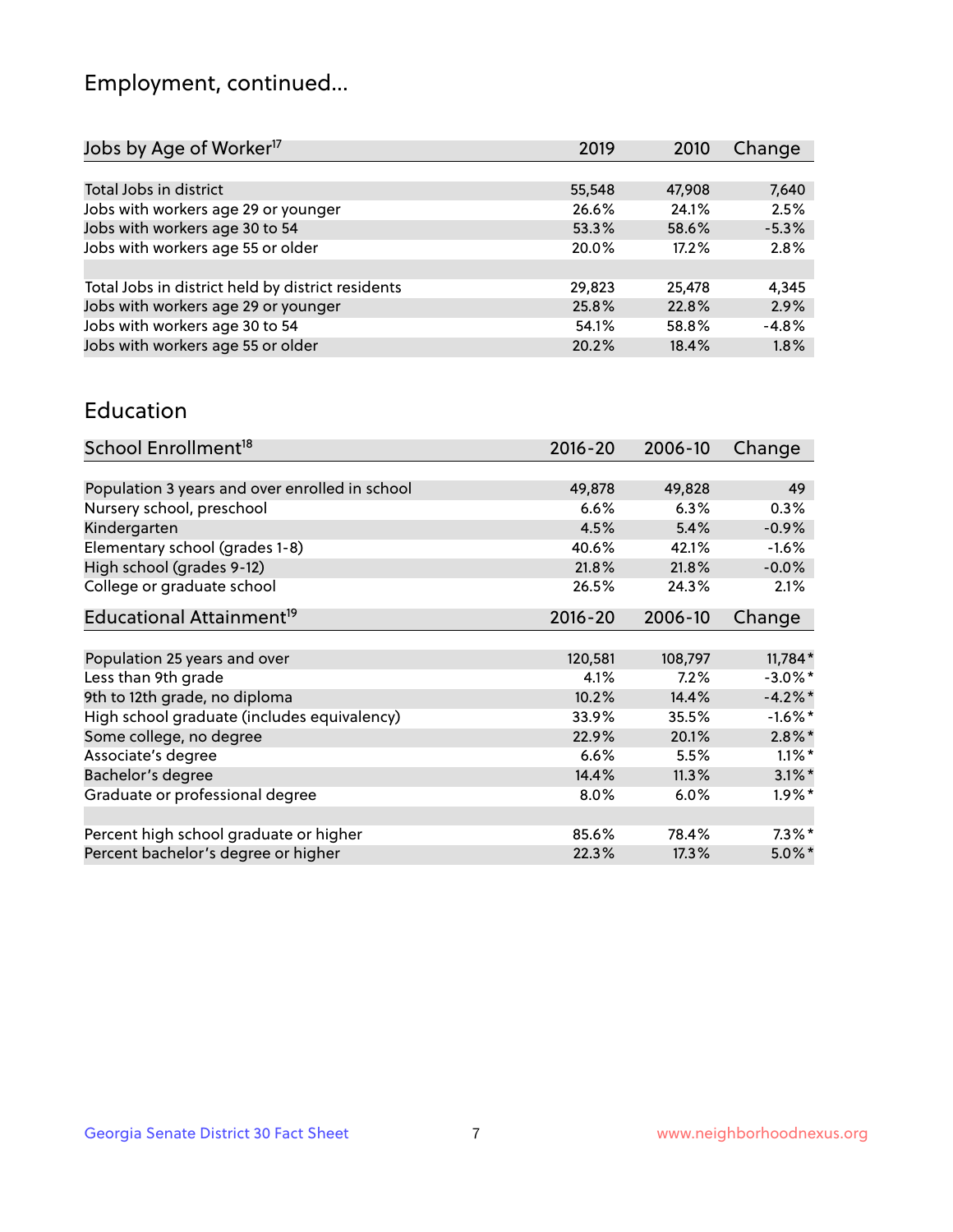## Housing

| Households by Type <sup>20</sup>                     | $2016 - 20$ | 2006-10 | Change     |
|------------------------------------------------------|-------------|---------|------------|
|                                                      |             |         |            |
| Total households                                     | 66,458      | 62,731  | $3,727*$   |
| Family households (families)                         | 73.0%       | 72.8%   | 0.2%       |
| With own children under 18 years                     | 31.2%       | 34.8%   | $-3.5%$ *  |
| Married-couple family                                | 51.2%       | 53.6%   | $-2.5%$ *  |
| With own children of the householder under 18 years  | 19.8%       | 24.0%   | $-4.2%$    |
| Male householder, no wife present, family            | 5.8%        | 5.1%    | 0.8%       |
| With own children of the householder under 18 years  | 2.8%        | 2.2%    | 0.5%       |
| Female householder, no husband present, family       | 16.0%       | 14.1%   | $1.9\%$ *  |
| With own children of the householder under 18 years  | 8.7%        | 8.5%    | 0.1%       |
| Nonfamily households                                 | 27.0%       | 27.2%   | $-0.2%$    |
| Householder living alone                             | 21.5%       | 22.0%   | $-0.4%$    |
| 65 years and over                                    | 8.9%        | 7.3%    | $1.6\%$ *  |
| Households with one or more people under 18 years    | 35.8%       | 39.4%   | $-3.6\%$ * |
| Households with one or more people 65 years and over | 28.1%       | 20.2%   | $7.9\%$ *  |
|                                                      |             |         |            |
| Average household size                               | 2.73        | 2.74    | $-0.00$    |
| Average family size                                  | 3.16        | 3.20    | $-0.04$    |
| Housing Occupancy <sup>21</sup>                      | $2016 - 20$ | 2006-10 | Change     |
| Total housing units                                  | 71,902      | 70,641  | $1,261*$   |
| Occupied housing units                               | 92.4%       | 88.8%   | $3.6\%$ *  |
| Vacant housing units                                 | 7.6%        | 11.2%   | $-3.6\%$ * |
|                                                      |             |         |            |
| Homeowner vacancy rate                               | 1.5         | 3.1     | $-1.6*$    |
| Rental vacancy rate                                  | 3.0         | 8.7     | $-5.7*$    |
| Units in Structure <sup>22</sup>                     | 2016-20     | 2006-10 | Change     |
|                                                      |             |         |            |
| Total housing units                                  | 71,902      | 70,641  | $1,261*$   |
| 1-unit, detached                                     | 75.4%       | 73.7%   | $1.7\%$ *  |
| 1-unit, attached                                     | 1.9%        | 1.8%    | 0.1%       |
| 2 units                                              | 2.6%        | 2.3%    | 0.3%       |
| 3 or 4 units                                         | 2.1%        | 2.4%    | $-0.3%$    |
| 5 to 9 units                                         | 2.8%        | 3.1%    | $-0.2%$    |
| 10 to 19 units                                       | 1.7%        | 2.1%    | $-0.4%$    |
| 20 or more units                                     | 2.3%        | 1.9%    | 0.4%       |
| Mobile home                                          | 11.1%       | 12.7%   | $-1.6\%$ * |
| Boat, RV, van, etc.                                  | 0.0%        | 0.0%    | $0.0\%$    |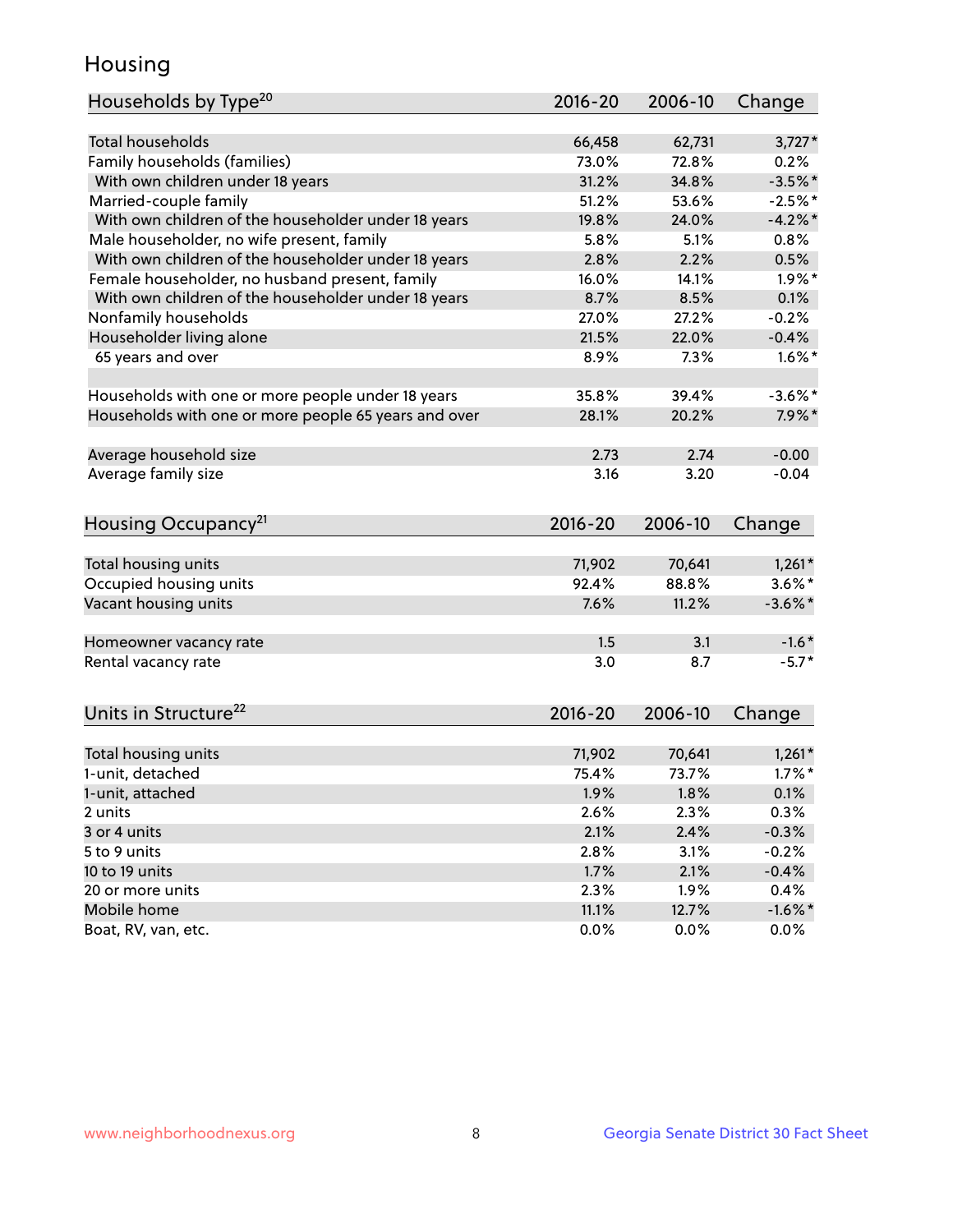## Housing, Continued...

| Year Structure Built <sup>23</sup>             | 2016-20     | 2006-10 | Change     |
|------------------------------------------------|-------------|---------|------------|
| Total housing units                            | 71,902      | 70,641  | $1,261*$   |
| Built 2014 or later                            | 2.0%        | (X)     | (X)        |
| Built 2010 to 2013                             | 1.5%        | (X)     | (X)        |
| Built 2000 to 2009                             | 26.7%       | 25.5%   | 1.3%       |
| Built 1990 to 1999                             | 21.7%       | 21.3%   | 0.4%       |
| Built 1980 to 1989                             | 15.9%       | 16.1%   | $-0.1%$    |
| Built 1970 to 1979                             | 13.8%       | 15.3%   | $-1.5%$ *  |
| Built 1960 to 1969                             | 6.8%        | 7.5%    | $-0.8%$    |
| Built 1950 to 1959                             | 3.8%        | 5.5%    | $-1.7%$ *  |
| Built 1940 to 1949                             | 2.9%        | 3.8%    | $-0.9%$ *  |
| Built 1939 or earlier                          | 4.8%        | 5.0%    | $-0.2%$    |
| Housing Tenure <sup>24</sup>                   | $2016 - 20$ | 2006-10 | Change     |
|                                                |             |         |            |
| Occupied housing units                         | 66,458      | 62,731  | $3,727*$   |
| Owner-occupied                                 | 69.9%       | 70.9%   | $-1.0%$    |
| Renter-occupied                                | 30.1%       | 29.1%   | 1.0%       |
| Average household size of owner-occupied unit  | 2.77        | 2.73    | 0.04       |
| Average household size of renter-occupied unit | 2.65        | 2.76    | $-0.11$    |
| Residence 1 Year Ago <sup>25</sup>             | $2016 - 20$ | 2006-10 | Change     |
| Population 1 year and over                     | 183,542     | 172,719 | 10,823*    |
| Same house                                     | 84.6%       | 79.8%   | 4.9%*      |
| Different house in the U.S.                    | 15.0%       | 19.9%   | $-4.9\%*$  |
| Same county                                    | 7.2%        | 11.1%   | $-3.9\%$ * |
| Different county                               | 7.9%        | 8.9%    | $-1.0%$    |
| Same state                                     | 5.6%        | 6.4%    | $-0.8%$    |
| Different state                                | 2.3%        | 2.5%    | $-0.2%$    |
| Abroad                                         | 0.3%        | 0.3%    | 0.1%       |
| Value of Housing Unit <sup>26</sup>            | $2016 - 20$ | 2006-10 | Change     |
|                                                |             |         |            |
| Owner-occupied units                           | 46,460      | 44,502  | 1,958*     |
| Less than \$50,000                             | 6.8%        | 8.2%    | $-1.4%$    |
| \$50,000 to \$99,999                           | 17.9%       | 19.0%   | $-1.1%$    |
| \$100,000 to \$149,999                         | 23.9%       | 30.2%   | $-6.3\%$ * |
| \$150,000 to \$199,999                         | 22.4%       | 20.7%   | 1.7%       |
| \$200,000 to \$299,999                         | 16.5%       | 11.7%   | 4.7%*      |
| \$300,000 to \$499,999                         | 9.0%        | 7.1%    | $1.9\%$ *  |
| \$500,000 to \$999,999                         | 3.3%        | 2.4%    | 0.9%       |
| \$1,000,000 or more                            | 0.2%        | 0.7%    | $-0.4%$    |
| Median (dollars)                               | 152,245     | 135,947 | 16,297*    |
| Mortgage Status <sup>27</sup>                  | $2016 - 20$ | 2006-10 | Change     |
| Owner-occupied units                           | 46,460      | 44,502  | 1,958*     |
| Housing units with a mortgage                  | 61.3%       | 71.2%   | $-9.9%$ *  |
| Housing units without a mortgage               | 38.7%       | 28.8%   | $9.9\%*$   |
|                                                |             |         |            |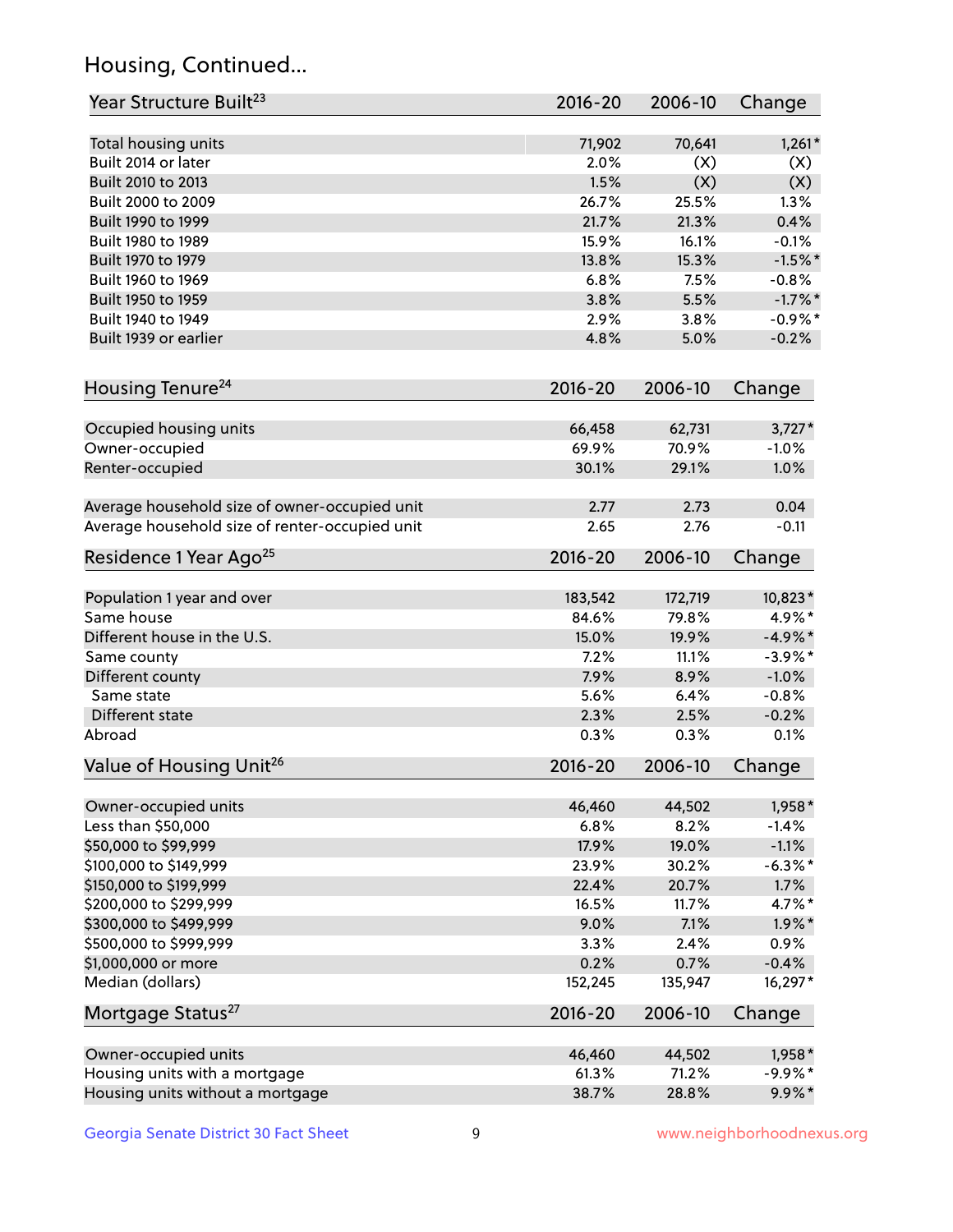## Housing, Continued...

| Selected Monthly Owner Costs <sup>28</sup>                                            | 2016-20     | 2006-10 | Change     |
|---------------------------------------------------------------------------------------|-------------|---------|------------|
| Housing units with a mortgage                                                         | 28,497      | 31,698  | $-3,201*$  |
| Less than \$300                                                                       | 0.1%        | 0.1%    | $-0.0%$    |
| \$300 to \$499                                                                        | 1.6%        | 1.5%    | 0.1%       |
| \$500 to \$999                                                                        | 29.2%       | 28.5%   | 0.7%       |
| \$1,000 to \$1,499                                                                    | 39.7%       | 39.9%   | $-0.2%$    |
| \$1,500 to \$1,999                                                                    | 18.9%       | 18.0%   | 0.9%       |
| \$2,000 to \$2,999                                                                    | 9.3%        | 8.9%    | 0.4%       |
| \$3,000 or more                                                                       | 1.3%        | 3.0%    | $-1.7%$    |
| Median (dollars)                                                                      | 1,195       | 1,214   | $-19*$     |
|                                                                                       |             |         |            |
| Housing units without a mortgage                                                      | 17,963      | 12,804  | $5,159*$   |
| Less than \$150                                                                       | 3.1%        | 3.5%    | $-0.4%$    |
| \$150 to \$249                                                                        | 15.2%       | 19.1%   | $-3.9%$    |
| \$250 to \$349                                                                        | 24.2%       | 26.4%   | $-2.3%$    |
| \$350 to \$499                                                                        | 30.1%       | 32.0%   | $-1.8%$    |
| \$500 to \$699                                                                        | 17.1%       | 13.0%   | 4.1%       |
| \$700 or more                                                                         | 10.3%       | 6.0%    | 4.3%*      |
| Median (dollars)                                                                      | 386         | 353     | $33*$      |
| Selected Monthly Owner Costs as a Percentage of<br>Household Income <sup>29</sup>     | $2016 - 20$ | 2006-10 | Change     |
| Housing units with a mortgage (excluding units where<br>SMOCAPI cannot be computed)   | 28,296      | 31,520  | $-3,224*$  |
| Less than 20.0 percent                                                                | 53.5%       | 35.7%   | 17.8%*     |
| 20.0 to 24.9 percent                                                                  | 15.7%       | 17.4%   | $-1.7%$    |
| 25.0 to 29.9 percent                                                                  | 8.1%        | 12.5%   | $-4.3\%$ * |
| 30.0 to 34.9 percent                                                                  | 4.5%        | 8.8%    | $-4.3\%$ * |
| 35.0 percent or more                                                                  | 18.1%       | 25.6%   | $-7.5%$ *  |
| Not computed                                                                          | 202         | 178     | 23         |
| Housing unit without a mortgage (excluding units where<br>SMOCAPI cannot be computed) | 17,778      | 12,519  | $5,259*$   |
| Less than 10.0 percent                                                                | 58.2%       | 39.6%   | 18.6%*     |
| 10.0 to 14.9 percent                                                                  | 16.3%       | 19.8%   | $-3.6\%$ * |
| 15.0 to 19.9 percent                                                                  | 8.4%        | 10.2%   | $-1.8%$    |
| 20.0 to 24.9 percent                                                                  | 5.7%        | 7.8%    | $-2.1%$    |
| 25.0 to 29.9 percent                                                                  | 1.9%        | 5.5%    | $-3.6%$    |
| 30.0 to 34.9 percent                                                                  | 1.9%        | 4.0%    | $-2.1%$    |
| 35.0 percent or more                                                                  | 7.6%        | 13.0%   | $-5.4%$    |
| Not computed                                                                          | 184         | 285     | $-100$     |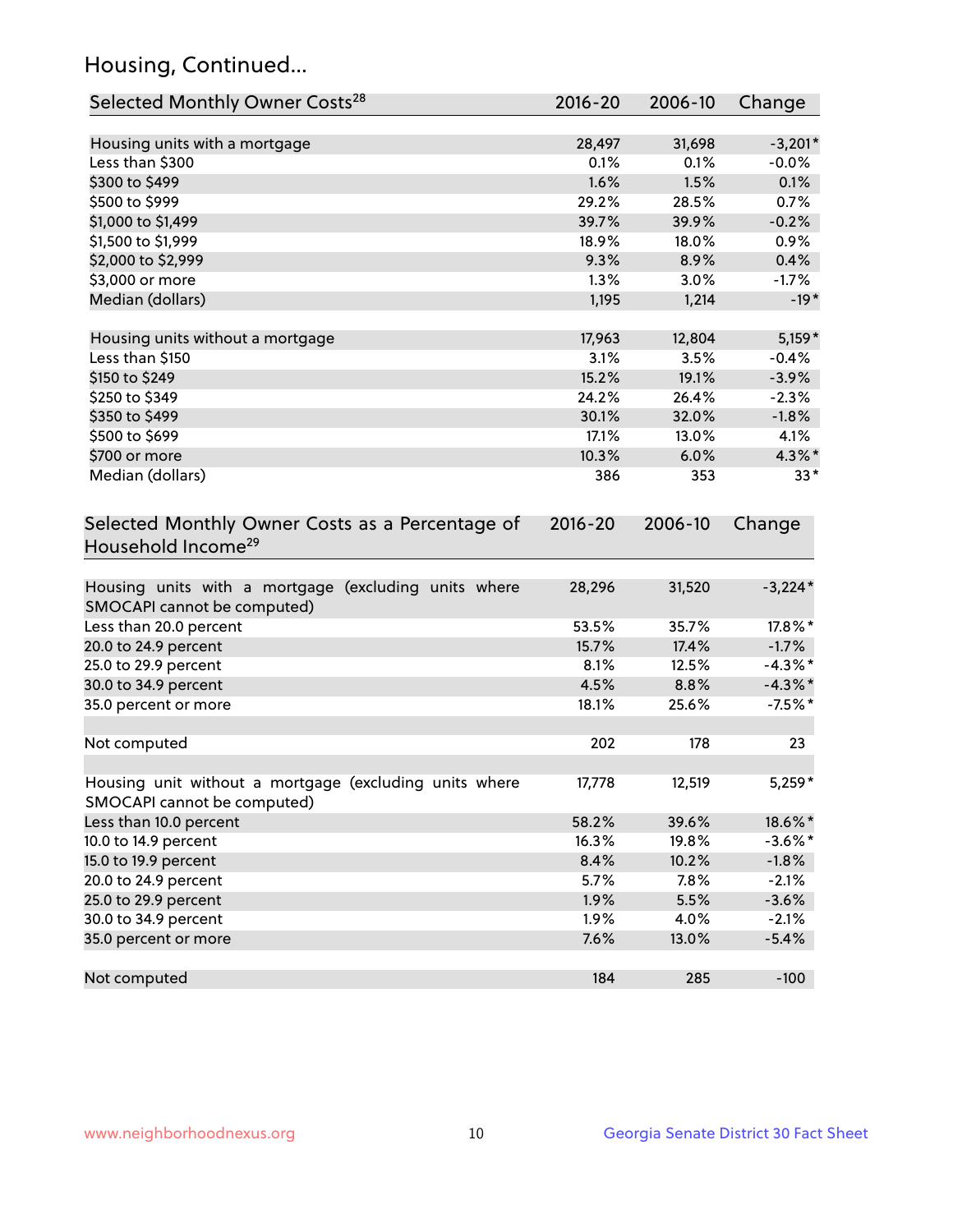## Housing, Continued...

| Gross Rent <sup>30</sup>                                     | 2016-20     | 2006-10 | Change   |
|--------------------------------------------------------------|-------------|---------|----------|
|                                                              |             |         |          |
| Occupied units paying rent                                   | 18,631      | 16,667  | $1,964*$ |
| Less than \$200                                              | 0.5%        | $1.8\%$ | $-1.3\%$ |
| \$200 to \$499                                               | 9.6%        | 15.9%   | $-6.3%$  |
| \$500 to \$749                                               | 24.0%       | 30.1%   | $-6.1%$  |
| \$750 to \$999                                               | 27.6%       | 28.1%   | $-0.5%$  |
| \$1,000 to \$1,499                                           | 30.9%       | 20.0%   | 10.9%*   |
| \$1,500 to \$1,999                                           | 5.8%        | 3.1%    | 2.7%     |
| \$2,000 or more                                              | $1.6\%$     | 1.1%    | 0.5%     |
| Median (dollars)                                             | 893         | 823     | $70*$    |
|                                                              |             |         |          |
| No rent paid                                                 | 1,367       | 1,562   | $-195$   |
|                                                              |             |         |          |
| Gross Rent as a Percentage of Household Income <sup>31</sup> | $2016 - 20$ | 2006-10 | Change   |
|                                                              |             |         |          |
| Occupied units paying rent (excluding units where GRAPI      | 18,324      | 16,515  | $1,809*$ |

| cannot be computed)    |          |         |            |
|------------------------|----------|---------|------------|
| Less than 15.0 percent | 16.2%    | 12.9%   | $3.3\%$    |
| 15.0 to 19.9 percent   | 17.1%    | 13.7%   | $3.4\%$ *  |
| 20.0 to 24.9 percent   | 12.6%    | $9.8\%$ | 2.8%       |
| 25.0 to 29.9 percent   | $10.9\%$ | 10.7%   | 0.1%       |
| 30.0 to 34.9 percent   | $9.1\%$  | 10.1%   | $-1.1%$    |
| 35.0 percent or more   | 34.2%    | 42.8%   | $-8.6\%$ * |
|                        |          |         |            |
| Not computed           | 1,674    | 1,714   | $-40$      |

## Transportation

| Commuting to Work <sup>32</sup>           | 2016-20 | 2006-10 | Change     |
|-------------------------------------------|---------|---------|------------|
|                                           |         |         |            |
| Workers 16 years and over                 | 84,437  | 74,366  | 10,070*    |
| Car, truck, or van - drove alone          | 79.5%   | 81.6%   | $-2.1\%$ * |
| Car, truck, or van - carpooled            | 12.2%   | 12.5%   | $-0.3%$    |
| Public transportation (excluding taxicab) | 0.3%    | 0.5%    | $-0.2%$    |
| Walked                                    | 0.9%    | 0.8%    | 0.0%       |
| Other means                               | $1.8\%$ | $1.8\%$ | 0.0%       |
| Worked at home                            | 5.3%    | 2.8%    | $2.5\%$ *  |
|                                           |         |         |            |
| Mean travel time to work (minutes)        | 30.4    | 30.3    | 0.1        |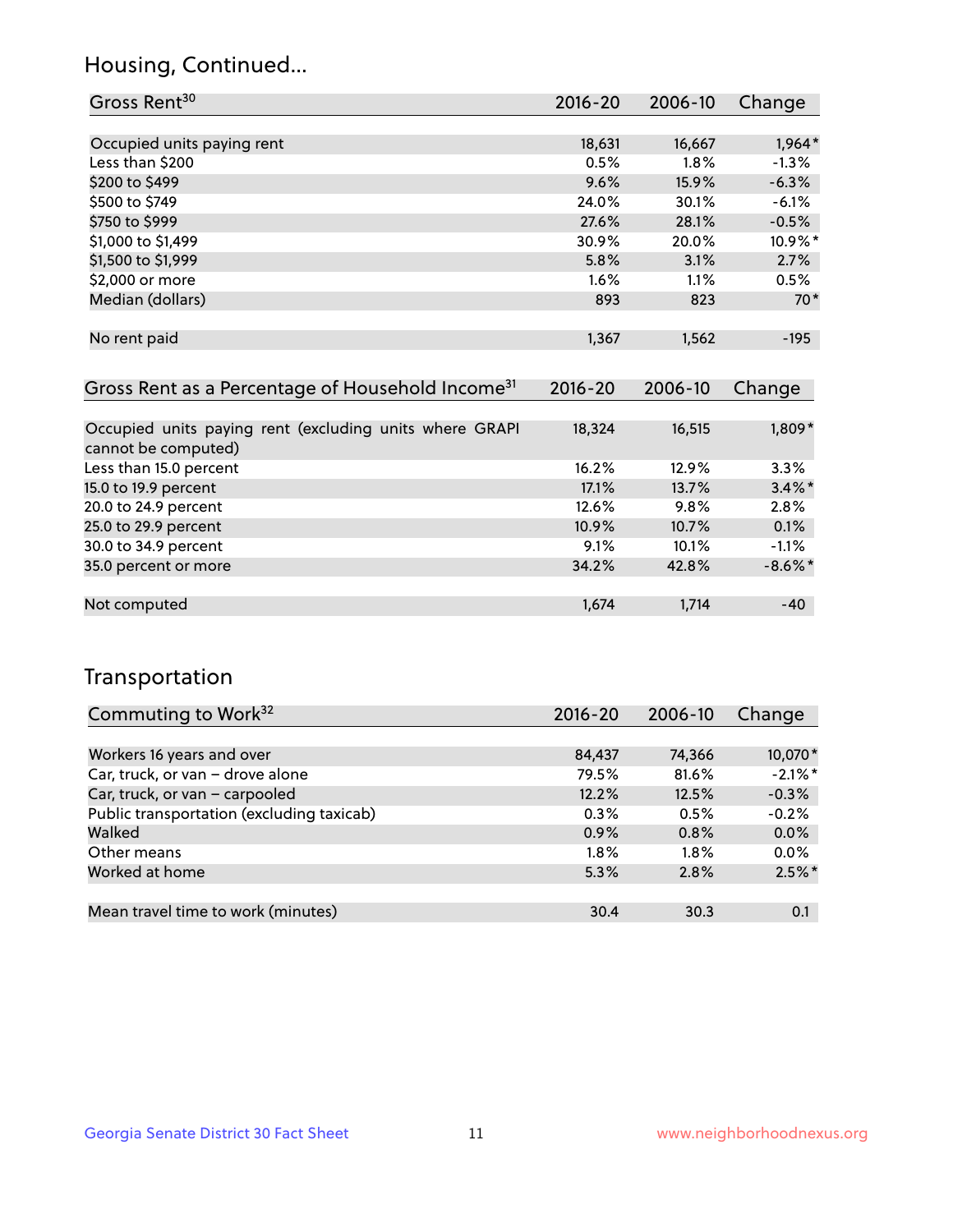## Transportation, Continued...

| Vehicles Available <sup>33</sup> | $2016 - 20$ | $2006 - 10$ | Change     |
|----------------------------------|-------------|-------------|------------|
|                                  |             |             |            |
| Occupied housing units           | 66,458      | 62,731      | $3,727*$   |
| No vehicles available            | 3.6%        | 4.9%        | $-1.3\%$ * |
| 1 vehicle available              | 27.3%       | 29.4%       | $-2.1\%$ * |
| 2 vehicles available             | 38.4%       | 38.8%       | $-0.5%$    |
| 3 or more vehicles available     | 30.8%       | 26.9%       | $3.9\%$ *  |

#### Health

| Health Insurance coverage <sup>34</sup>                 | 2016-20 |
|---------------------------------------------------------|---------|
|                                                         |         |
| Civilian Noninstitutionalized Population                | 183,934 |
| With health insurance coverage                          | 88.2%   |
| With private health insurance coverage                  | 67.5%   |
| With public health coverage                             | 32.0%   |
| No health insurance coverage                            | 11.8%   |
| Civilian Noninstitutionalized Population Under 19 years | 47,077  |
| No health insurance coverage                            | 5.1%    |
| Civilian Noninstitutionalized Population 19 to 64 years | 112,071 |
| In labor force:                                         | 85,528  |
| Employed:                                               | 80,522  |
| With health insurance coverage                          | 85.8%   |
| With private health insurance coverage                  | 82.8%   |
| With public coverage                                    | 6.0%    |
| No health insurance coverage                            | 14.2%   |
| Unemployed:                                             | 5,006   |
| With health insurance coverage                          | 59.1%   |
| With private health insurance coverage                  | 42.9%   |
| With public coverage                                    | 18.8%   |
| No health insurance coverage                            | 40.9%   |
| Not in labor force:                                     | 26,543  |
| With health insurance coverage                          | 78.5%   |
| With private health insurance coverage                  | 51.2%   |
| With public coverage                                    | 35.0%   |
| No health insurance coverage                            | 21.5%   |